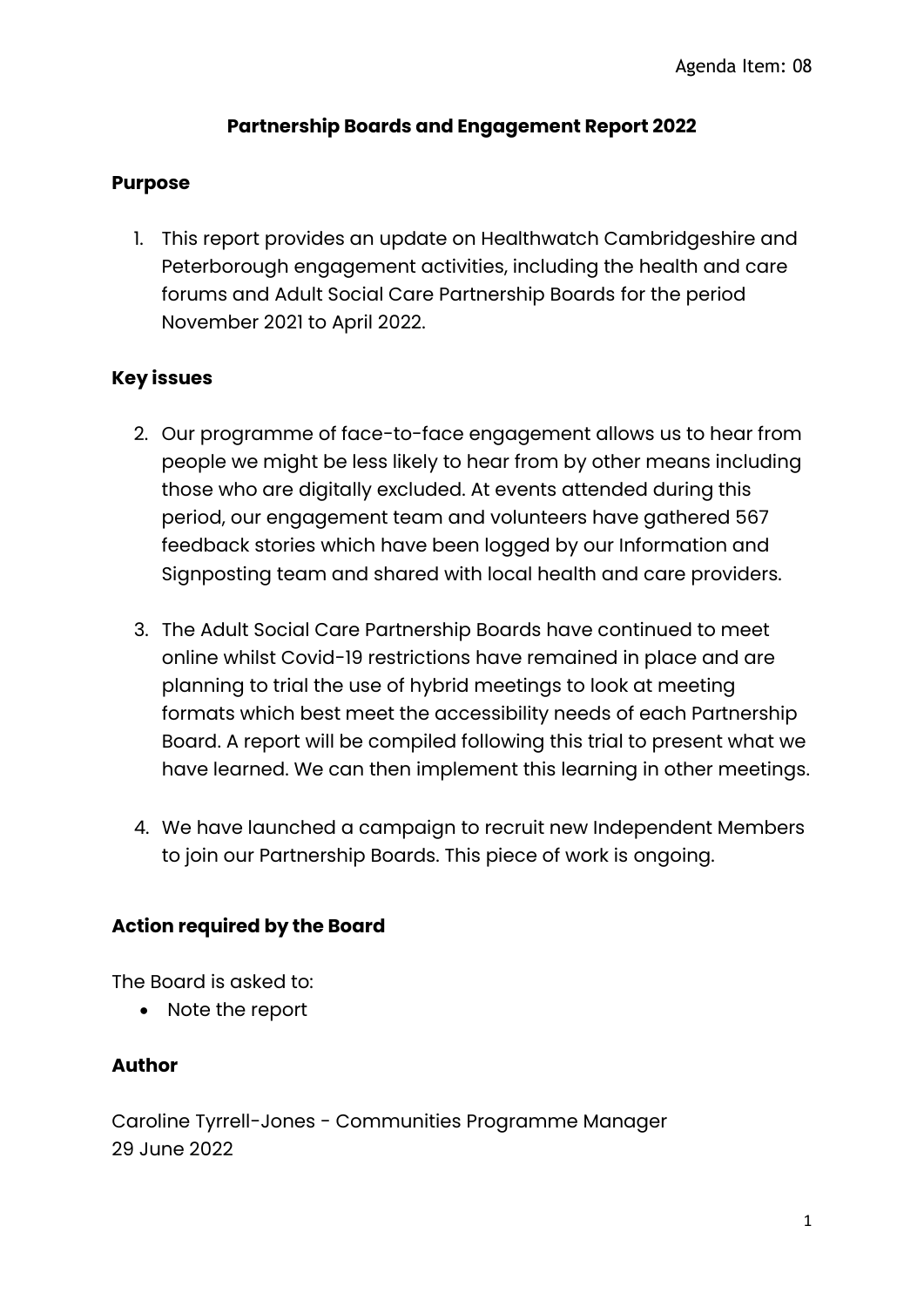# **Overview of Engagement activity**

- 5. During the six-month period since our last report, our engagement team have attended a total of 71 events, speaking to 1352 people. This activity enabled us to hear 567 feedback stories from local people. Our cumulative totals for the year 2021 to 2022 show we attended 269 events, speaking to 2981 people. Some highlights of our engagement activity during this time are given below.
- 6. Each year we plan to ensure we have an engagement programme which reaches as many groups and sections of the community as possible, including people from a diversity of backgrounds and age groups. Over this period and for the remainder of the year we have strived to ensure that we are hearing from younger people as well as a continued focus on hearing from people from ethnically diverse communities.

## *New Contacts*

- 7. During this reporting period the Engagement Team, assisted by our volunteers, made many new contacts and met with groups we had not previously engaged with where we were able to explain the role of Healthwatch and hear people's experiences of using health and care services. These included:
	- Cambridge United Community Trust
	- Young parents support group Romsey Mill
	- Young fathers group Romsey Mill
	- Huntingdonshire District Council resettlement of refugees and asylum seekers
	- East Cambs Youth Board
	- Drop in sessions for homeless people across Cambridgeshire and Peterborough
	- Launch of community café at Goldhay Centre
	- NCS programme
	- MS Therapy Centre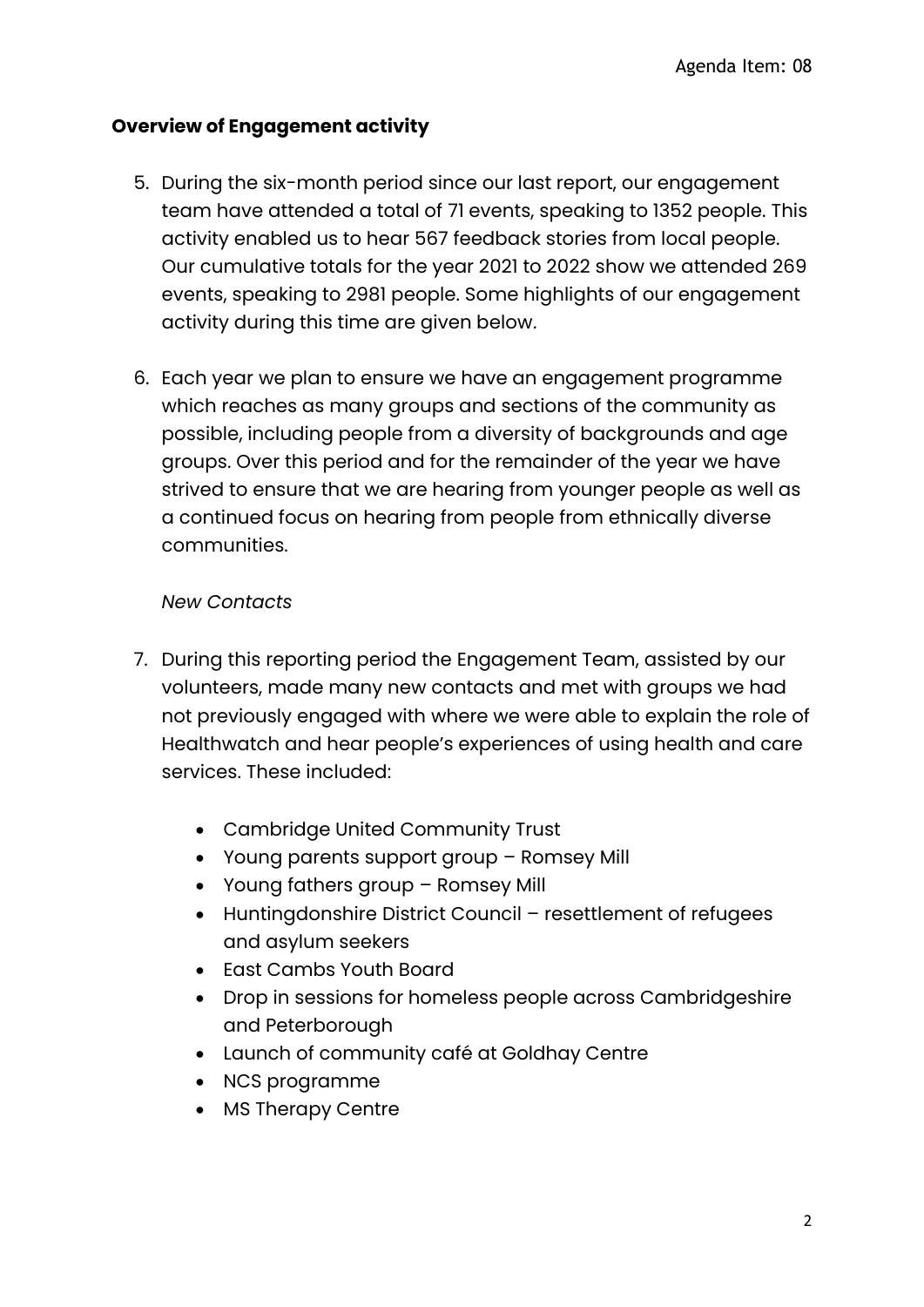



*Engaging with people from diverse backgrounds*

- 8. Due to strong links built with people form ethnically diverse backgrounds, our Engagement Officer Rebwar has been involved in assisting with the following local system issues:
	- Huntingdonshire District Council supporting resettlement of refugees and asylum seekers
	- NHS III service supporting HUC to look at accessibility of service for people speaking languages other than English.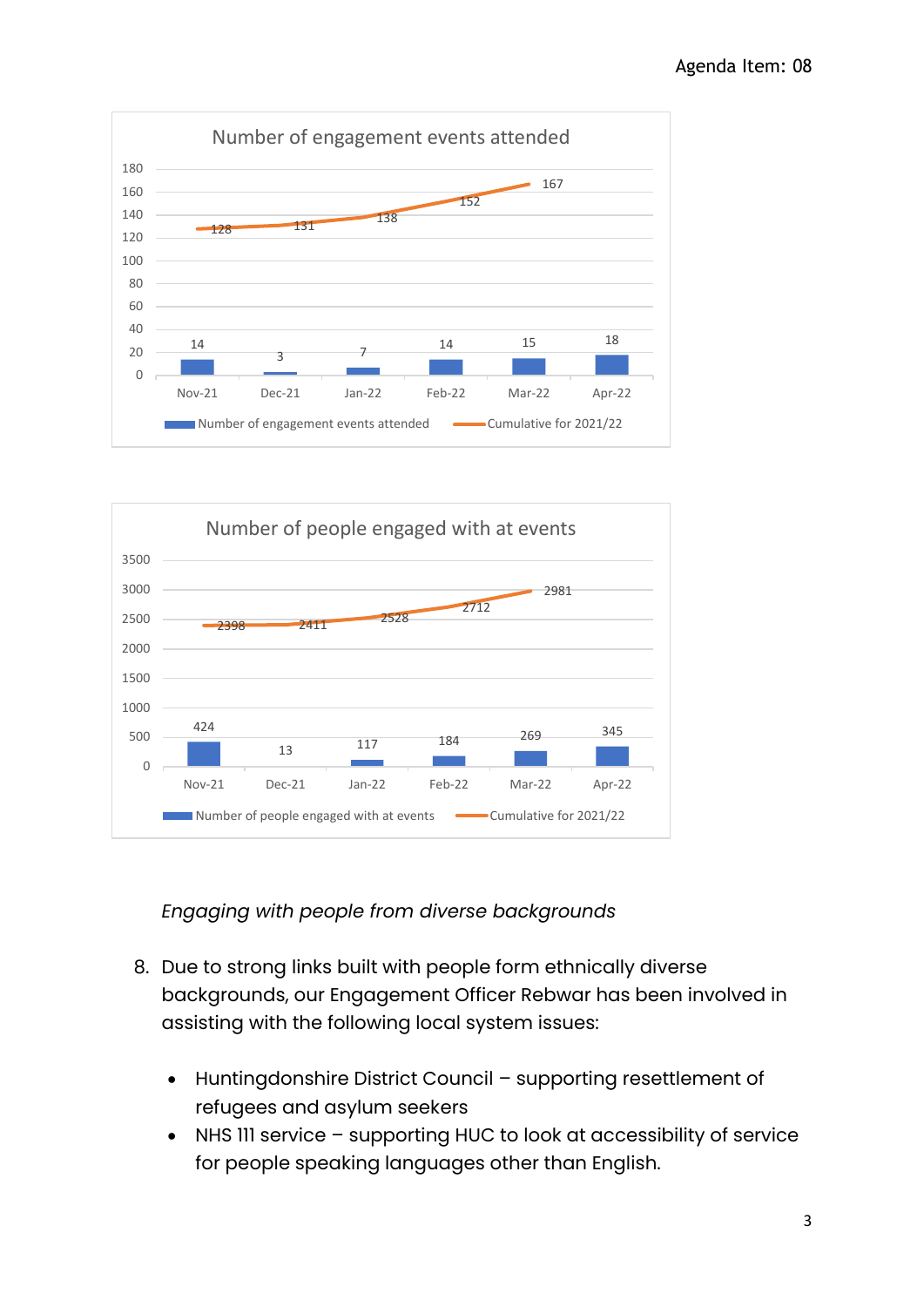- 9. Over this period our engagement team have utilised our Healthwatch information leaflets which have been produced in different languages, taking them out to events and distributing them to community groups. More recently our Communications Team have also supported developing leaflets in Ukrainian to enable us to reach out to people who have been displaced due to the current ongoing conflict. We have reached out to smaller community groups and initiatives including:
	- Tea and Chat with asylum seekers
	- Access to Migrant support Queen Mary Centre (Wisbech)

#### **Other work carried out by our Engagement Team**

#### *Vaccination Centres*

*10.* As noted in our previous report, we have been attending vaccination centres to hear health and care experiences from people receiving either their first or subsequent doses of the Covid-19 vaccines. We have continued to attend further sessions during this period. This has proved to be very worthwhile as we had the opportunity to speak to a large number of people with many people sharing their experiences with us.

#### *Mental Health*

- 11. Our Healthwatch continue to hear experiences from people experiencing difficulties in accessing services to help them manage their own mental health. Therefore we continue to plan to engage with groups who work hard to provide support, enabling people to have a voice. Groups we have engaged with during this reporting period include:
	- CPSL Good Mood Cafes
	- Andy's Man's Club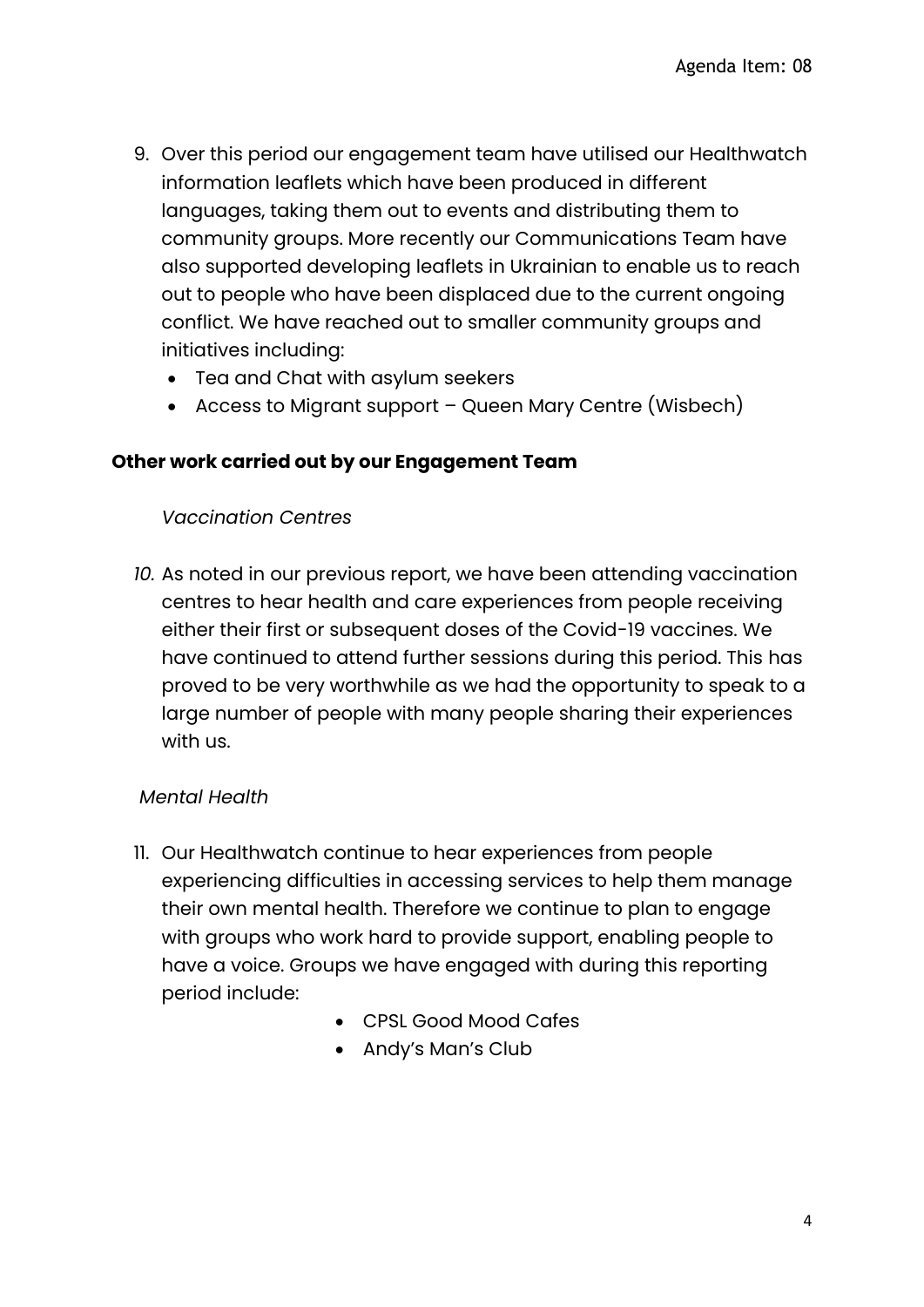# **Our volunteers**

- 12. We currently have 37 active volunteers, covering Peterborough and all districts of Cambridgeshire. We continue to receive expressions of interest from people wishing to volunteer with us which are swiftly followed up in line with our established process, before undertaking a structured and thorough induction.
- 13. Our Volunteer Manager and Engagement Team maintain regular contact with our volunteers to enable them to become involved in many areas of our work. Some of our volunteers have stated that they do not yet feel confident in resuming face-to-face engagement but have been supported to become involved in our work in other ways.
- 14. We have made progress over this period in the development of new roles for our volunteers to become involved with, including a 'Representation Role'. Volunteers who are involved in this way would be supported to represent our Healthwatch when attending selected meetings, including opportunities being developed to involve members of the public in the new ICS.
- 15. Some of our volunteers have been involved in recent work to update our Volunteers Policy and Volunteer Handbook. This is designed to support all of our volunteers, including those working on separate projects including our Health Champions and also the Independent Members of the Partnership Boards.

# **Partnership Boards and Wheelchair User Forum**

16. The Adult Social Care Partnership Boards have continued to meet virtually although we have been looking at ways of utilising learning gathered during the pandemic to see how we can make meetings as accessible as possible for the Independent Members of all 5 Partnership Boards. In doing so we took the decision to trial the use of hybrid meetings to see if this style of meeting is more accessible to more of our Independent Members. A report will be compiled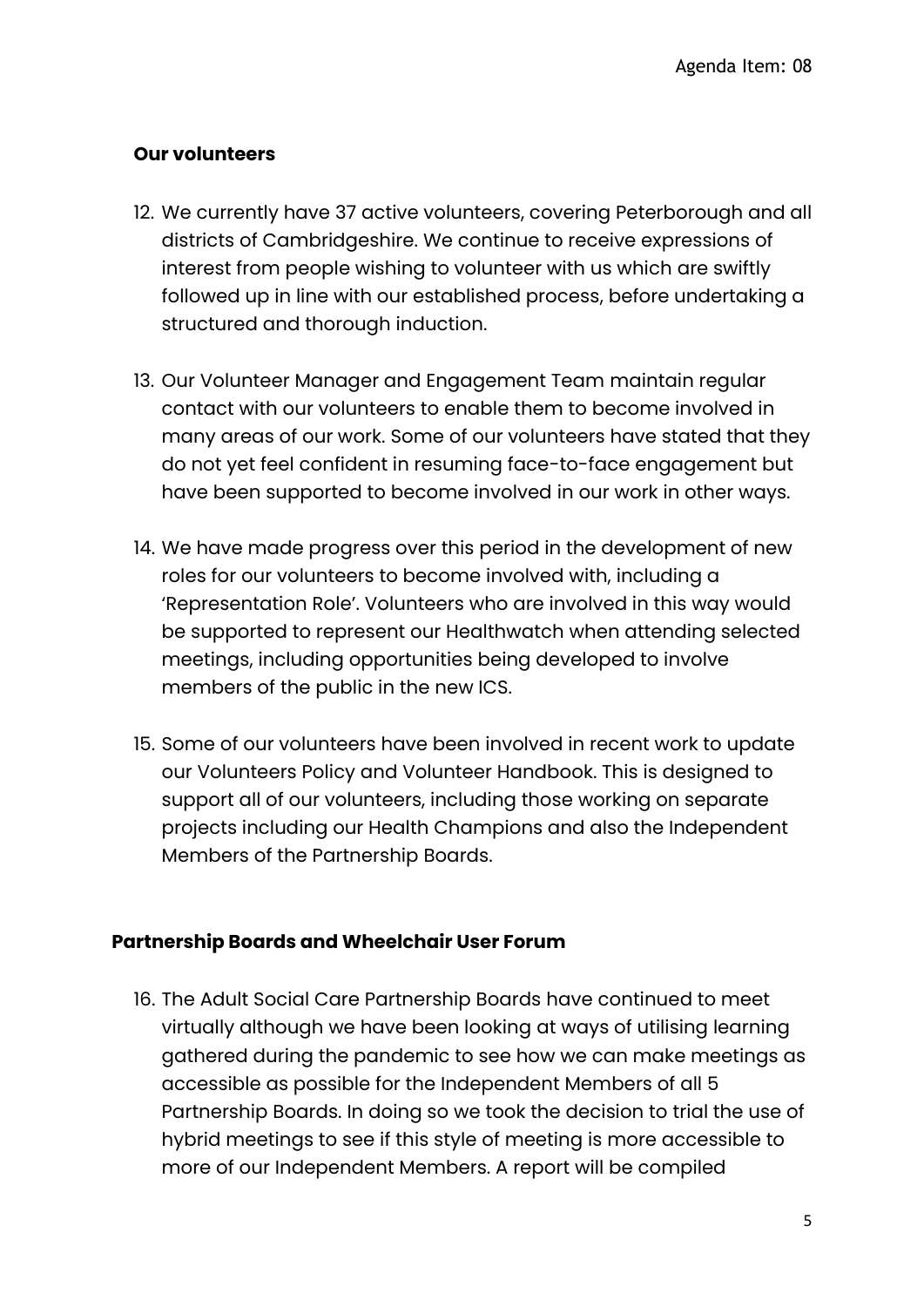following this trial to present what we have learned. We will then implement this learning in other meetings when reviewing how we hold other meetings.

17. With support from our Communications Team, we launched a recruitment campaign to encouraging more people with lived experience to become involved in the Partnership Boards as an Independent Member. This effort to recruit remains ongoing. We have an ongoing target for 50 percent of attendees at each Partnership Board to be Independent Members.

## **Activity from each Partnership Board**

#### *Carers Partnership Board*

18. The Carers Partnership Board has selected the following as issues it wishes to monitor over in 2022; Healthcare records (NHS 10-year plan), communications from Cambridgeshire County Council and Peterborough City Council, changes to contribution to care as a result of government changes to adult social care funding, Carers strategy review and the impact of Covid-19 on Carers. Independent members account for 46% of this Board.

#### *Learning Disability Partnership Board*

19. The Learning Disability Partnership Board raised that they felt 'Locality Networks' should be re-instated. As part of discussions to explore this, the Board had a presentation and discussion with the Think Communities Team to explore how they may work together.

The LDPB has been involved in task and finish meetings to look at an Independent Living service in Peterborough which will be going out to tender later this year.

The LDPB set a priority for the re-establishment of the Health Subgroup. The group explore issues such as the impact of Covid-19, annual health checks and outcomes from LeDeR. Following concerns raised about low uptake of annual health checks the CCG has written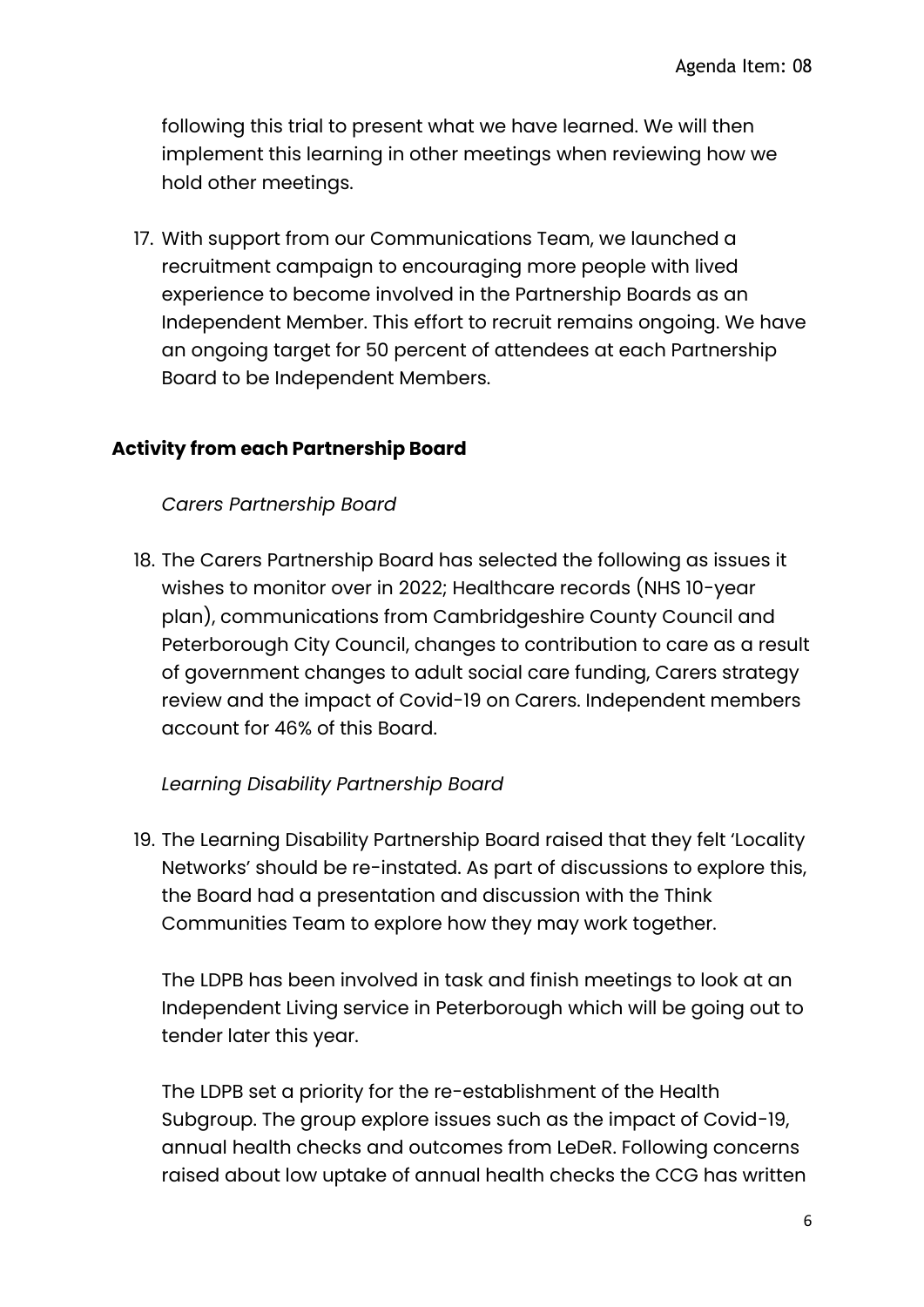to each GP surgery advising them of the number of people with learning disability registered with them, reminding them of the importance of annual health checks being completed. Independent members account for 49 percent of this Board.

# *Older Peoples Partnership Board*

20.The Older Peoples Partnership Board has heard presentations from Think Communities, Discharge to Assessment and the Cambridge Cancer Research Hospital.

The Older Peoples Partnership Board has recently raised a concern at the Adult Social Care Forum, following hearing about a considerable difference in referral to assessment waiting times between Cambridgeshire and Peterborough. Independent Members account for 36 percent of this Board.

# *Physical Disability Partnership Board*

21. The Physical Disability Partnership Board has heard presentations on Individual Service Funds, Care Together in East Cambs and Living Sport. As well as recruiting new Independent Members the PDPB is also looking to appoint a new Chair, following the former longstanding Chair very sadly passing away last year. Chairing responsibilities are currently being shared amongst other Independent Members, who currently account for 41 percent of this Board.

#### *Sensory Impairment Partnership Board*

22.The Sensory Impairment Partnership Board has had presentations from Living Sport and Think Communities. Commissioners have consulted with the SIPB about the Carers Strategy and the needs of carers for people with sensory impairment, or where a carer has sensory impairment.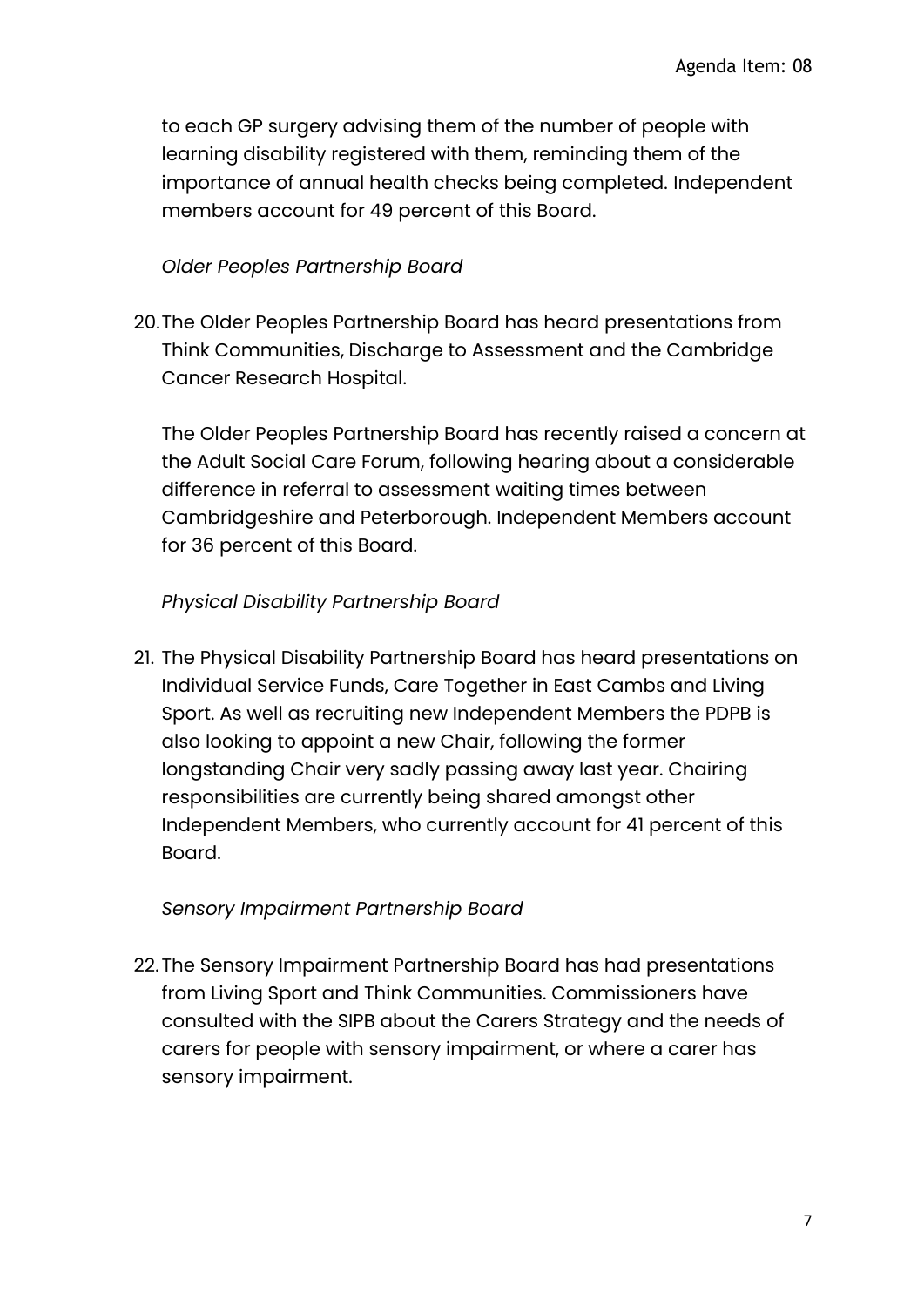Members of the SIPB continue to be included in a stakeholder group set up by the Combined Authority and Voi (the company delivering a pilot on E-Scooters).

Independent members account for 38 percent of this Board.

## *Wheelchair User Forum*

23.The Wheelchair User Forum has continued to meet on a quarterly basis. This is attended by AJM Healthcare, the wheelchair service provider. They have brought issues such as Personal Wheelchair Budgets to the Forum, also responded to concerns raised by service users. A key issue which has been discussed is an ongoing supply issue from the European Union. This is due to issues relating to the pandemic in relation to production of wheelchairs and replacement parts. The issue has been further complicated following UK exiting the European Union.

## *Cross-Board events*

- 24.During December 2021 our Healthwatch hosted a cross-board meeting to enable all of our Independent Members to hear plans for the proposed Shared Care Record. There was also an opportunity to ask questions and give feedback.
- 25.Once a year our Healthwatch host a cross-board event, with each of the Partnership Boards being involved in discussions regarding suitable topics to be the focus for the event. This year it was felt that health inequalities were the most pressing issue. This is being planned as a large event involving all staff and directors from our Healthwatch and is being widely promoted to ensure local people from the wider population can benefit in addition to our Independent Members.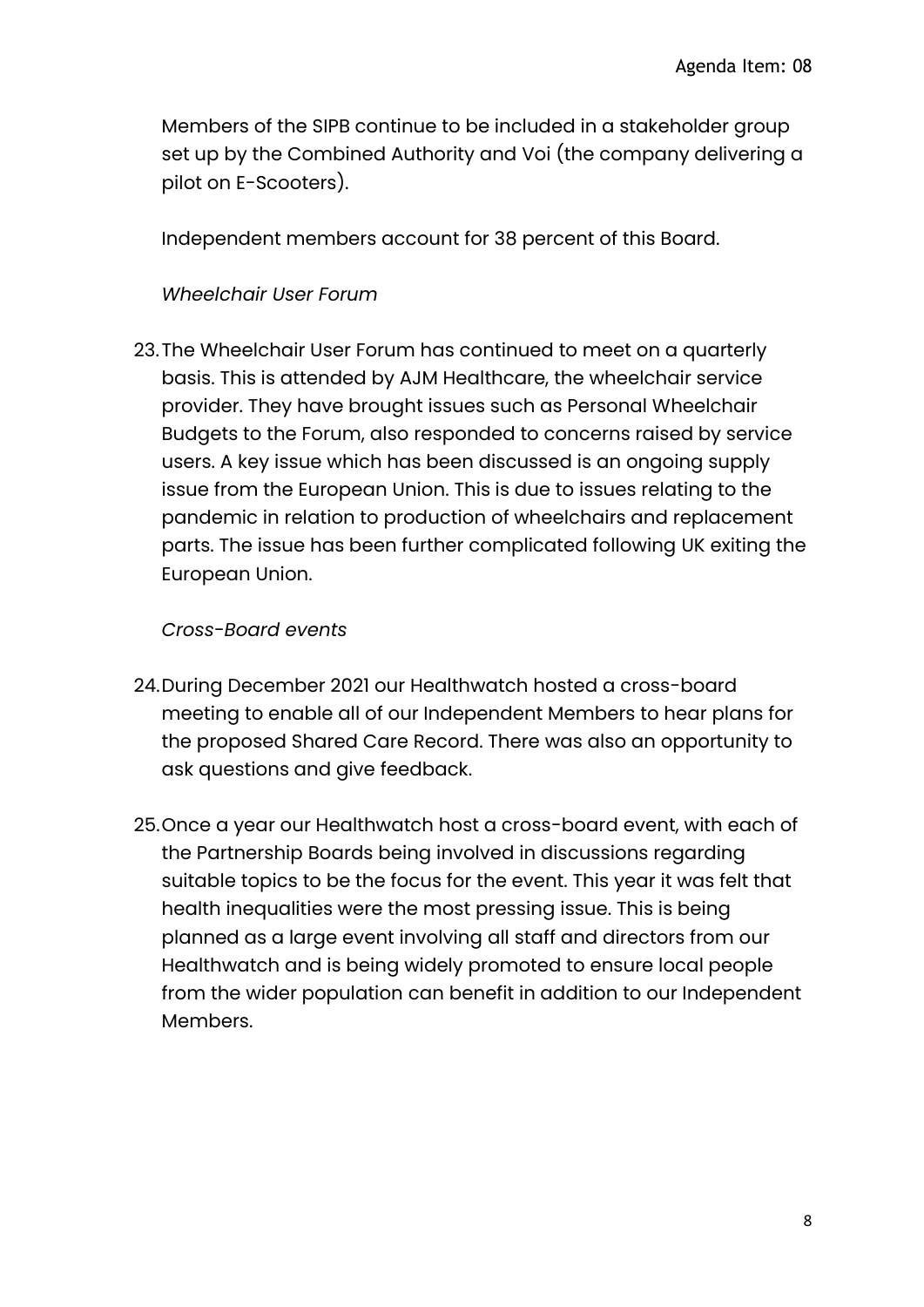# **Health and care forums**

- 26.All four health and care forums continue to be well attended by members of the public and representatives from local health and care services. Local large healthcare trusts attend to give service updates, as well as other local health and care providers including local voluntary and community sector organisations, to answer queries and respond to feedback. Trusts in regular attendance are as follows:
	- Cambridge University Hospitals Trust (CUH) Cambridge and South Cambs Health and Care Forum
	- Cambridgeshire and Peterborough NHS Foundation Trust (CPFT) – all forums
	- Queen Elizabeth Hospital Fenland and East Cambs Health and Care Forum
	- North West Anglia Foundation Trust Huntingdonshire Health and Care Forum, Peterborough Health and Care Forum
- 27.Healthwatch Health and Care forums form part of our model for the running of the Adult Social Care Partnership Boards. They allow issues and updates discussed at the Partnership Board meetings to be shared with a wider audience and for the Independent Members of the Partnership Boards to benefit from hearing how other members of the public experience similar issues. Currently several Partnership Board Independent Members regularly attend health and care forum meetings.
- 28.The health and care forums use an action log to ensure we record issues raised and requests from the forums, providing feedback as appropriate to future meetings. Examples of matters we have followed up during this period include:
	- Feedback shared regarding limited menu choices for person being treated as an inpatient with specific dietary needs. This resulted in the catering team providing information to ward staff to ensure appropriate menu choices were made available.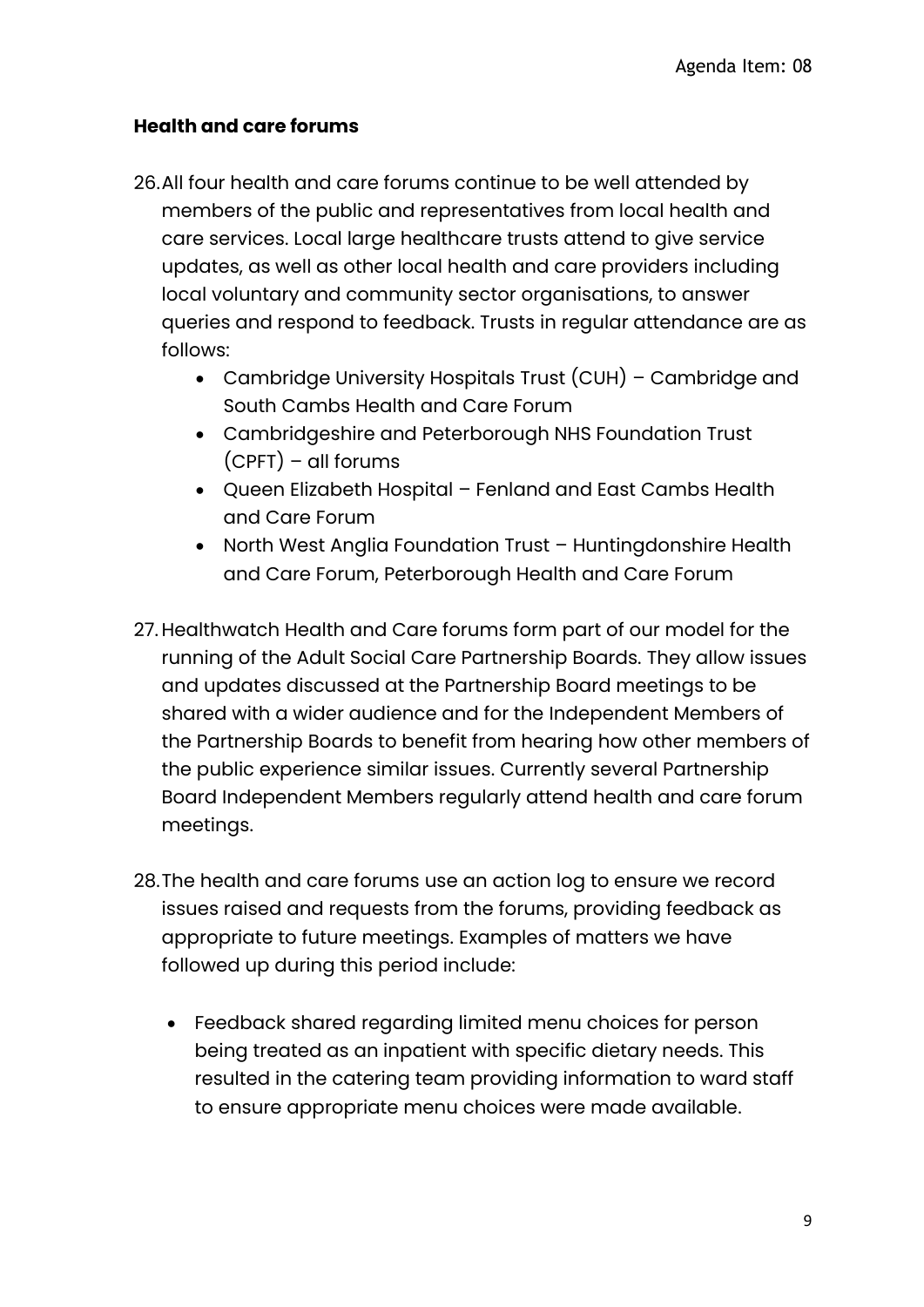- Request for information about services provided by the JET team. An approach was made to the JET team who agreed to attend future forum meetings to give an update.
- Issue of inaccurate lab results leading to delayed cancer diagnosis. Issues raised logged with the Care Quality Commission.
- 29. Topics discussed/updates provided at the health and care forum meetings during this period include:
	- The National over-prescribing review Chief Pharmacist, C&P CCG
	- Shared Care Record CPFT
	- Diversity of public involvement designing a new Cambridge Cancer Research Hospital
	- Cancer rapid diagnostic service Macmillan Cancer Care NWAFT
	- End of life care Sue Ryder



30. Please note all forums meet bi-monthly. Average attendances for each of the meetings is as follows: